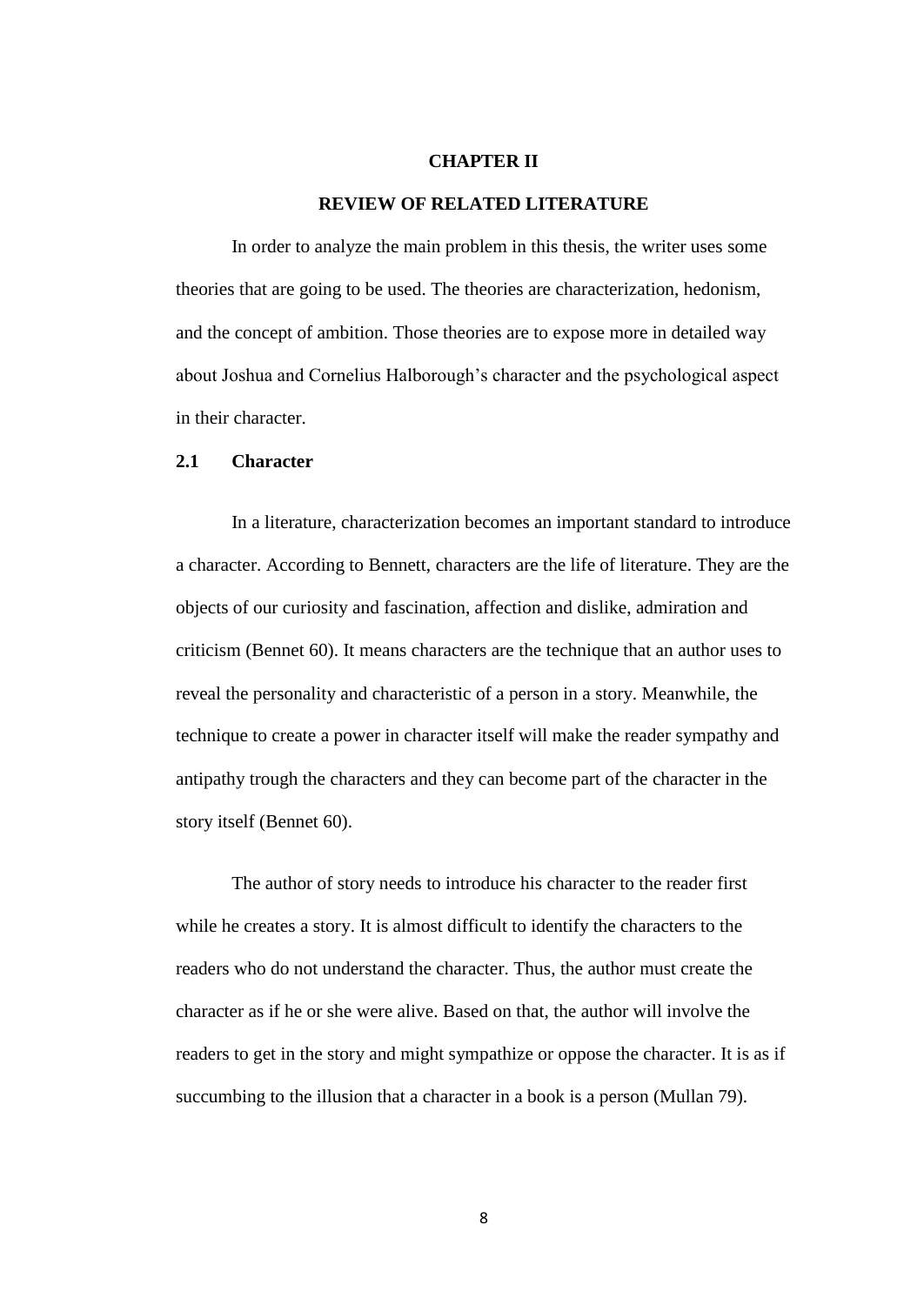Z a i n u d d i n | **9**

Bennet said in his book that through the power of identification, through sympathy and antipathy, they can become part of how we conceive ourselves, a part of who we are (Bennet 60). Realist characterization presupposes a 'mimetic' model of literary texts whereby what is primary or original is a real person, and a character in a book is simply a copy of such a person (Bennet 62).

The purpose of characterization is to help the readers know and understand more about character's strength and weakness. It is easy to presume that successful characterization involves taking the reader to the heart, the inner core, of an imagined person (Mullan 84). It primary explain about the real character in the story that have same aspect in real life. Based on Bennet book, the realist characterization presupposes a mimetic model of literary texts whereby what is primary or original is a real person, and a character in a book is simply a copy of such a person. Such a model does not allow for a reversal of this relationship: it does not allow for the possibility that, for example, a person in "real life" might be convincing to the extent that he or she resembles a person in a book (Bennet 63). On the face of it, such a reversal may sound rather strange or counterintuitive: we would normally want to give priority to a "person" and say that characters in books are more or less like "real" people. Indeed, literary history contains various dramatic instances where "life" copies fiction.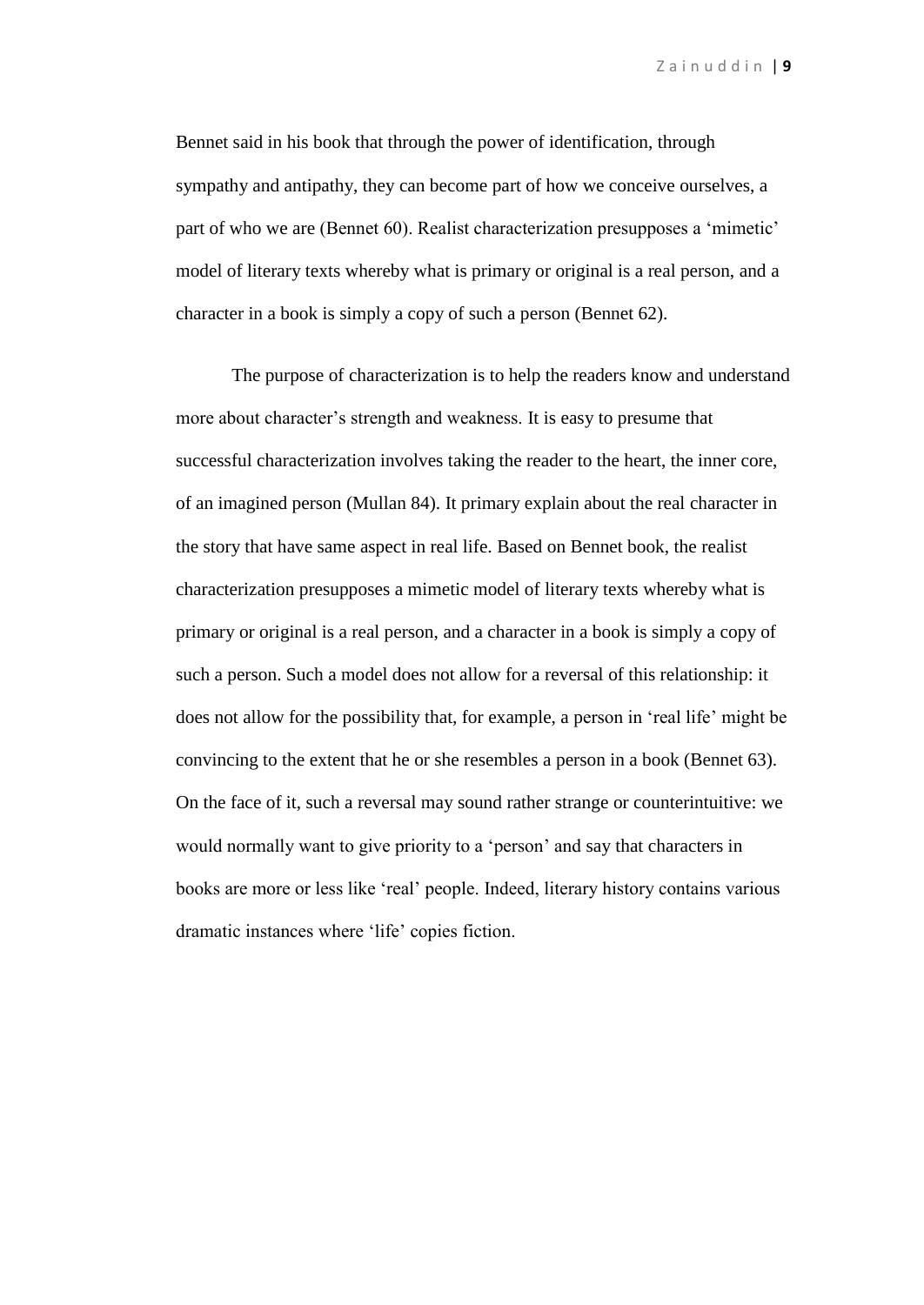Z a i n u d d i n | **10**

#### **2.2 Hedonism**

The desire in human will be something important to change the life of someone. It will build his power to catch his willing such as their dream and also build an emotion. People will build up their emotion to make a way to get their dream based on people"s way and spirit. The desire is typically seen as archrivals in the contest over identifying what makes one"s life go best, it can also call Hedonism (Heathwood 539). Perhaps a person who wants to maximize his lifetime balance should think more about finishing college, embarking on a rewarding career, and finding a loving and loyal spouse. Physical pleasures are in general more intense than mental ones (Feldman 30).

Aristippus supposed in Feldman book that physical, physical pleasures are more valuable than mental, intellectual pleasures (Feldman 30). It makes an assumption that people physical pleasures tend to be more intense than mental ones. It means each person should pursue his own pleasure because each person could never experience the pleasures of any other person. It is said that Aristippus defended the idea: "When the Cyrenaicss ay that 'pleasure' is the highest good, they do not mean that pleasure in general is good, so that we should seek to maximize the overall amount of pleasure in the world, as utilitarian's say" (Feldman 31).

Instead, it means, for each pleasure in human is what is valuable*,* because that is what is human"s seeks and also each human can only experience their own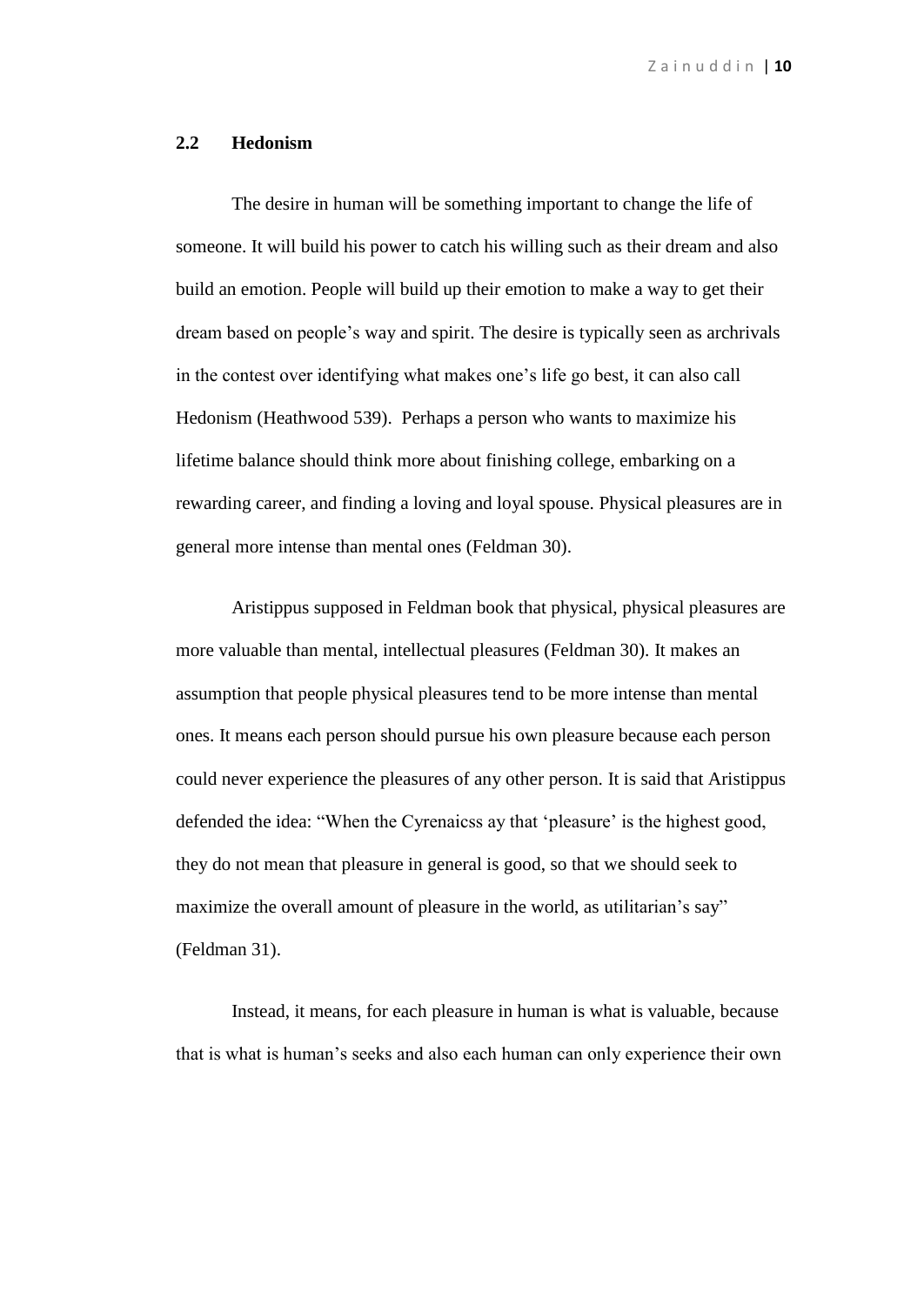pleasures and not the pleasures of other people. Thus, the Cyrenaic view is a form of egoistic hedonism (Feldman 31).

Michael decided in his thesis that Philosophical Hedonists tend to focus on hedonistic theories of value, and especially of well-being—the good life for the one living it (Michael 16). It tells the hedonistic theory is only for good sake in human. Whatever people do in their daily life, hedonist here supports them to do their life based on their sake. According to Michael, in his thesis tells:

When the term 'hedonism' is used in modern literature or by non-philosophers in their everyday talk, its meaning is quite different from the one it takes when used by philosophers. Non-philosophers tend to think of a hedonist as a person who seeks out pleasure for themselves without any particular regard for their own future well-being, or for the well-being of others. According to non-philosophers, then, a stereotypical hedonist is someone who never misses an opportunity to indulge of the pleasures of sex, drugs, and rock "n" roll, even if the indulgences are likely to lead to relationship problems, health problems, regrets, or sadness for themselves or for others. Philosophers commonly refer to this everyday understanding of hedonism as "Folk Hedonism". Folk Hedonism is a rough combination of Motivational Hedonism, Hedonistic Egoism, and a reckless lack of foresight (Michael 16-17).

In human needs, a hedonist theory will support the need of human in their daily life until they satisfied. In other words, life satisfaction constitutes wellbeing when it is a response to how life is going according to certain standards, and these standards are provided by a person"s values. The value identifies well-being with informed and independent life satisfaction (Tiberius 16).

# **2.3 The Concept of Ambition**

The first task for a study of ambition is to come up with a satisfactory definition of what the construct is and how it relates to other psychological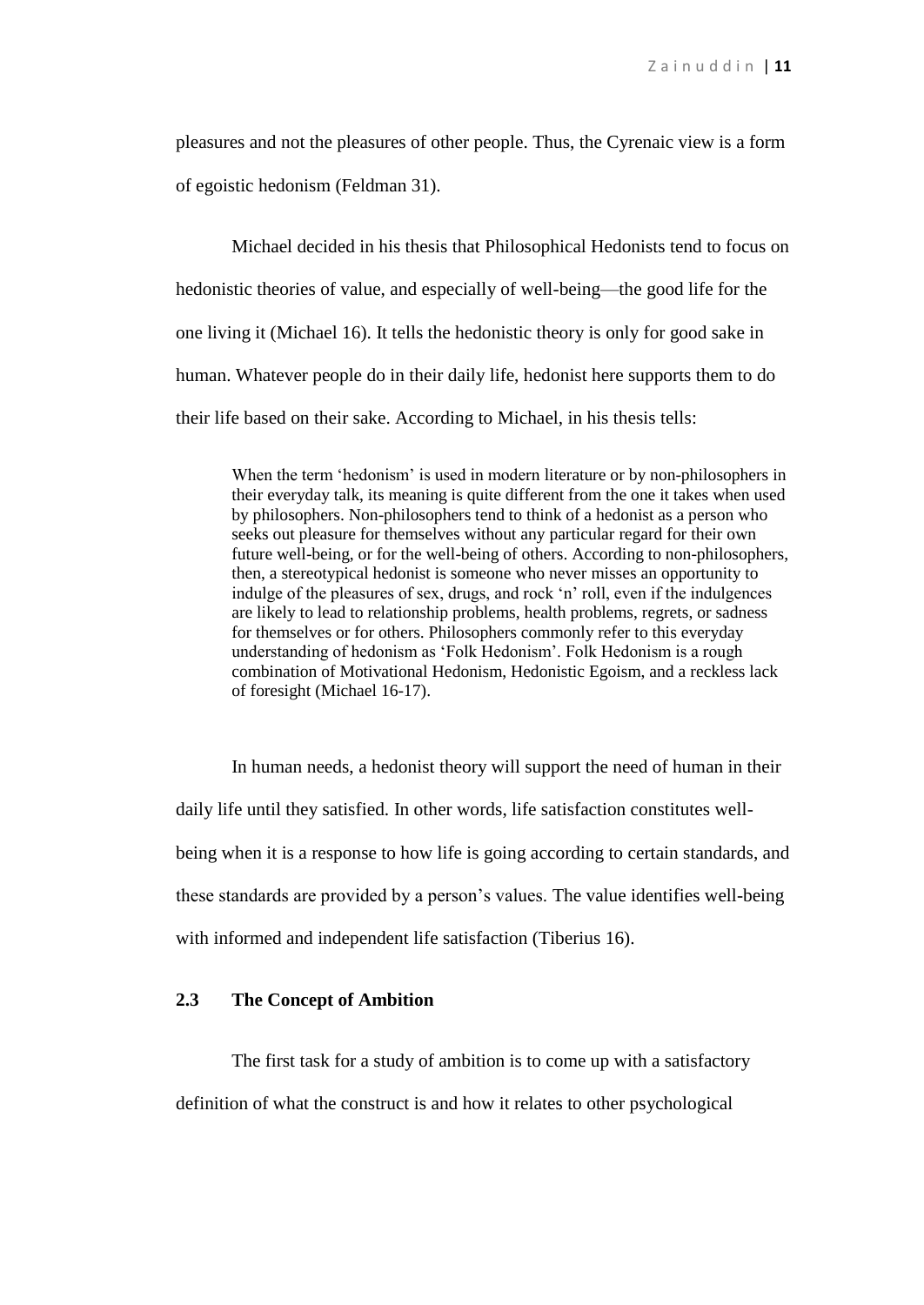constructs. As can be seen, in English language definitions is an ambition as a desire to achieve ends, especially ends like success, power, and wealth (Mueller 06). In Mueller journal there is statement that an ambition is the persistent and generalized determined for success, attainment, and accomplishment. Ambition involves persistence and generality in that we do not expect that ambition ceases to exist once a certain level of attainment is achieved, nor do we believe that ambition is compartmentalized toward success in only a single sphere. In short, ambition is about attaining rather than achieving (Mueller 06).

Ambition here acts as a mediator between general mental ability and success. This result suggests that ambition can be predicted by factors other than personality, and therefore is not simply an aggregate of already identified traits (Mueller 34). Individual"s high in general mental ability will likely force to success in academic and career-related domains specifically because they have reason to believe they will experience success in these domains. This makes sense if one considers the case of a person with an important law degree who gets a job (Mueller 34). In sum, we found that ambition was related to important human capital-related outcomes including educational attainment and educational status, which in turn related to higher wages more important work, and greater satisfaction with life (Mueller 35).

Rather, ambition is a habitual level of striving for or desiring accomplishment in life situations associated with success. In this way, ambition can be differentiated from aspirations, which have specific targets. Ambition also is distinct from conscientiousness in general and achievement motivation in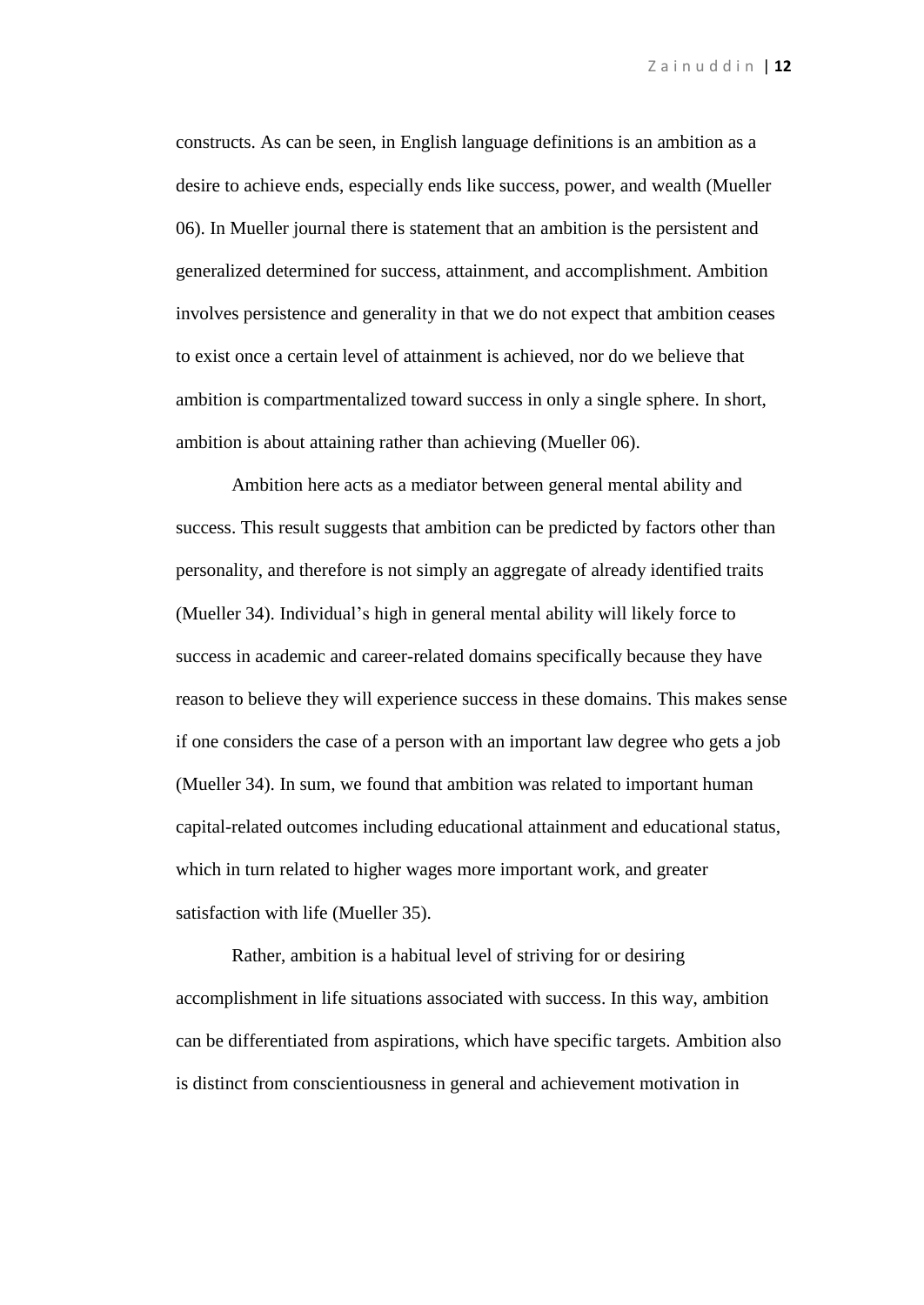particular. Ambition is not as broad as conscientiousness, but even if it were, the achievement striving aspect of conscientiousness, or achievement motivation, is not necessarily the same as ambition (Mueller 08). A person who is high in achievement motivation desires subconsciously to be intrinsically skilled and competent at tasks in which she or he engages; whereas a person who is ambitious is more desirous of the rewards this competence produces (Mueller 08).

# **2.4 Review of Related Studies**

In review of literature, the writer finds out a previous study about ambition which one has a similar topic that the writer intends to have a research. The thesis belongs to Muhammad Taufik, a student of Universitas 17 Agustus 1945 (UNTAG) entitled *Mr. Lewisham's Ambition in H.G. Nell's Love and Mr. Lewisham's.* In this research, the researcher focuses on the main character's great ambition meanwhile the main character is Mr. Lewisham. In this research Mr. Lewisham built his great ambition to catch up his dream in his life. The ambitions here were to win Ethel"s love in his life and also get his good career.

The next review was from Rivana Santi a student of Universitas 17 Agustus 1945 also with title *A Study of Jassy's Ambition in Searching for Better Life in Heather Graham's Sweet Savage Eden.* In this research, the researcher focuses on the main character also. The main character in this story is Jassy or Jasmine. Jassy is a bastard girl of the Duke of summerfield and wants to get a better life next. In this thesis the writer focuses on the Jassy"s ambition to get her better life and the way to catch Jassy"s ambition become true in her life.